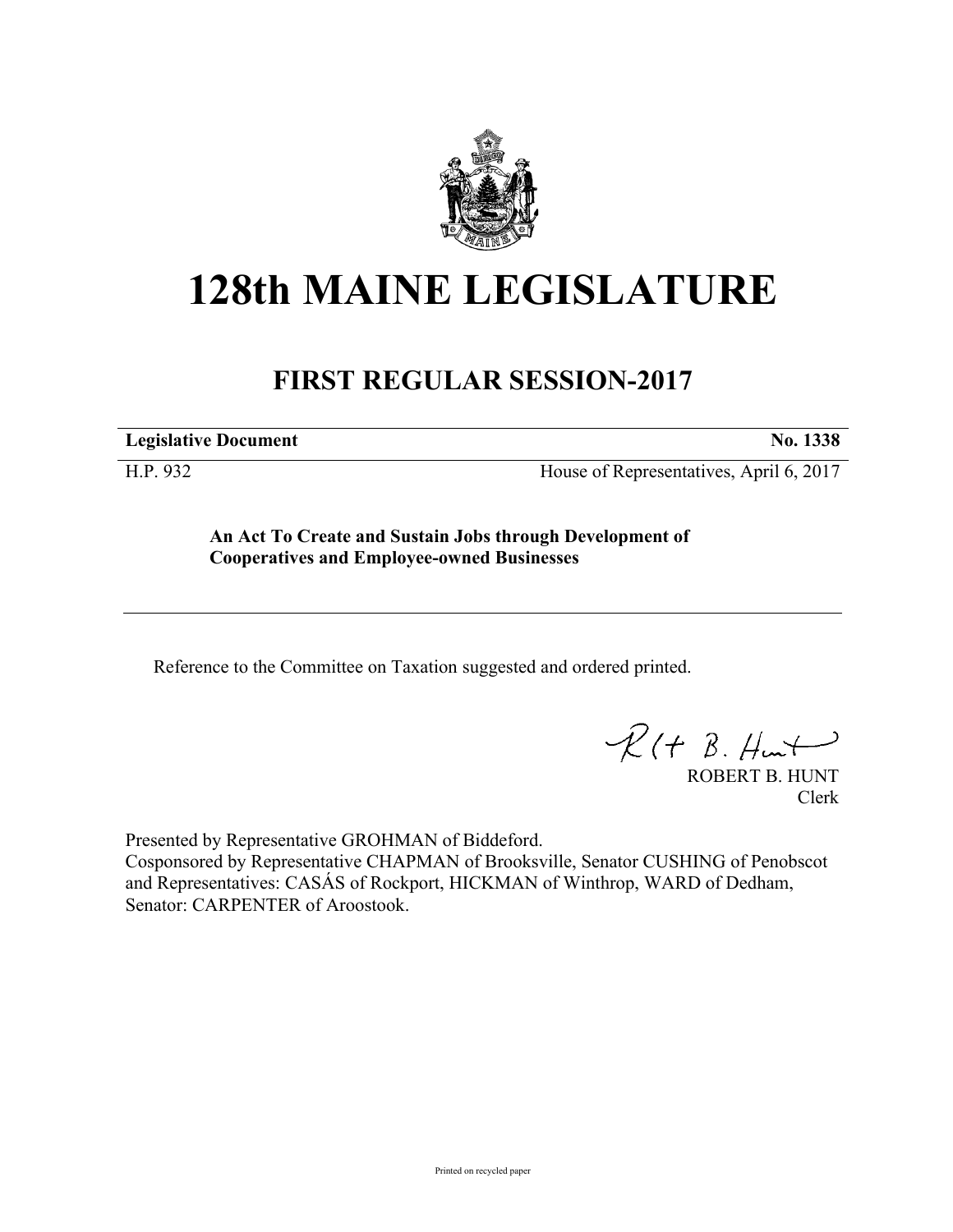| 1              | Be it enacted by the People of the State of Maine as follows:                                    |
|----------------|--------------------------------------------------------------------------------------------------|
| $\overline{2}$ | Sec. 1. 36 MRSA §5122, sub-§2, ¶PP and QQ are enacted to read:                                   |
| 3              | PP. For taxable years beginning on or after January 1, 2017, to the extent included in           |
| $\overline{4}$ | federal adjusted gross income and to the extent otherwise subject to Maine income                |
| 5              | tax, an amount equal to any gain recognized on the sale by the taxpayer of an                    |
| 6              | ownership interest in a qualified business if the business was transferred to:                   |
| 7<br>8         | An employee stock ownership plan as defined in the Code, Section<br>(1)<br>$\frac{4975(e)}{7}$ ; |
| 9              | (2) An S corporation of the State owned by an employee stock ownership plan:                     |
| 10<br>11       | An eligible worker-owned cooperative as defined in the Code, Section<br>(3)<br>$1042(c)(2)$ ;    |
| 12             | $(4)$ A consumer cooperative organized under Title 13, chapter 85, subchapter 1;                 |
| 13             | <sub>or</sub>                                                                                    |
| 14             | (5) If the business provides housing, a consumer cooperative or a cooperative                    |
| 15             | affordable housing corporation organized under Title 13, chapter 85, subchapter                  |
| 16             | <u>1-A.</u>                                                                                      |
| 17             | For purposes of this paragraph, "qualified business" means a business whose                      |
| 18             | securities are not publicly traded on any stock exchange and that is organized in the            |
| 19             | State or whose principal place of business is within the State including a corporation.          |
| 20             | an S corporation, a limited liability company, a limited liability partnership, a sole           |
| 21             | proprietorship and all private entities related by common ownership or control.                  |
| 22             | QQ. For taxable years beginning on or after January 1, 2017, to the extent included              |
| 23             | in federal adjusted gross income and to the extent otherwise subject to Maine income             |
| 24             | tax, an amount equal to the interest received during the taxable year by the taxpayer            |
| 25             | with respect to a qualified business acquisition loan. For purposes of this paragraph:           |
| 26             | (1) "Qualified business" means a business whose securities are not publicly                      |
| 27             | traded on any stock exchange and that is organized in the State or whose                         |
| 28             | principal place of business is within the State including a corporation, an S                    |
| 29             | corporation, a limited liability company, a limited liability partnership, a sole                |
| 30             | proprietorship and all private entities related by common ownership or control;                  |
| 31             | and                                                                                              |
| 32             | (2) "Qualified business acquisition loan," including a loan or part of a series of               |
| 33             | <u>loans, means:</u>                                                                             |
| 34             | (a) A loan of which at least 90% of the proceeds are applied to the                              |
| 35             | acquisition of majority ownership of a qualified business not owned by an                        |
| 36             | entity under subdivisions (i) to $(v)$ and that is given to:                                     |
| 37             | (i) An employee stock ownership plan as defined in the Code, Section                             |
| 38             | 4975(e)(7);                                                                                      |
| 39<br>40       | An S corporation of the State owned by an employee stock<br>(11)<br>ownership plan;              |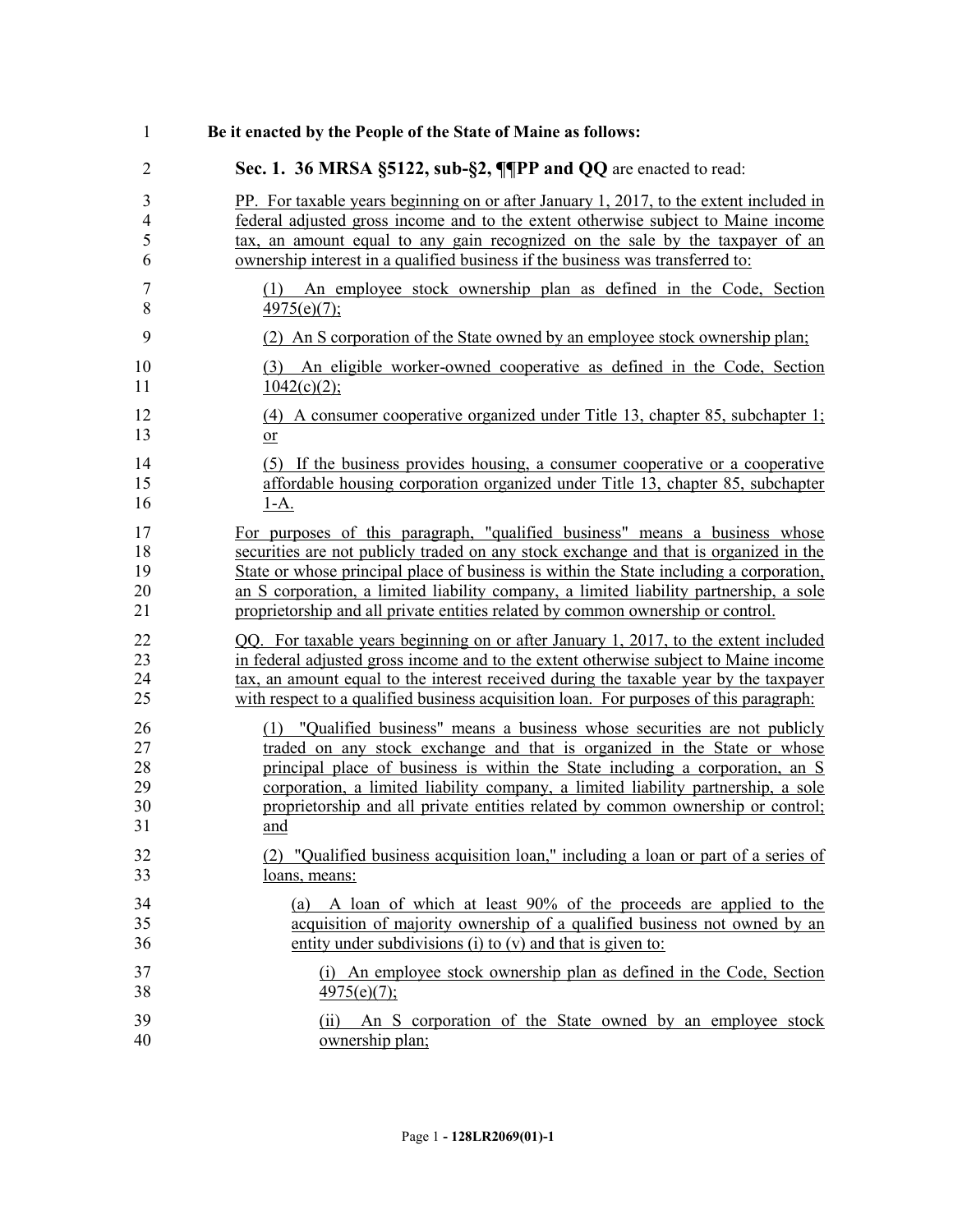| 1              | (iii) An eligible worker-owned cooperative as defined in the Code,                      |
|----------------|-----------------------------------------------------------------------------------------|
| $\overline{2}$ | Section $1042(c)(2)$ ;                                                                  |
| 3              | (iv) A consumer cooperative organized under Title 13, chapter 85,                       |
| $\overline{4}$ | subchapter 1; or                                                                        |
| 5              | (v) If the business provides housing, a consumer cooperative or a                       |
| 6              | cooperative affordable housing corporation organized under Title 13,                    |
| $\overline{7}$ | chapter 85, subchapter 1-A;                                                             |
| 8              | (b) A loan to a corporation that sponsors an employee stock ownership plan              |
| 9              | if all proceeds of the loan are loaned to the employee stock ownership plan to          |
| 10             | acquire for the plan all outstanding employer securities in a qualified                 |
| 11             | business and the plan's repayment terms are substantially similar to the                |
| 12             | corporation's repayment terms; or                                                       |
| 13             | (c) A loan used to refinance a qualified business acquisition loan.                     |
| 14             | Sec. 2. 36 MRSA §5200-A, sub-§2, ¶¶BB and CC are enacted to read:                       |
| 15             | BB. For taxable years beginning on or after January 1, 2017, to the extent included in  |
| 16             | federal adjusted gross income and to the extent otherwise subject to Maine income       |
| 17             | tax, an amount equal to any gain recognized on the sale by the taxpayer of an           |
| 18             | ownership interest in a qualified business if the business was transferred to:          |
| 19             | (1) An employee stock ownership plan as defined in the Code, Section                    |
| 20             | $4975(e)(7)$ ;                                                                          |
| 21             | (2) An S corporation of the State owned by an employee stock ownership plan;            |
| 22             | (3) An eligible worker-owned cooperative as defined in the Code, Section                |
| 23             | $\frac{1042(c)(2)}{c}$                                                                  |
| 24             | $(4)$ A consumer cooperative organized under Title 13, chapter 85, subchapter 1;        |
| 25             | $or$                                                                                    |
| 26             | (5) If the business provides housing, a consumer cooperative or a cooperative           |
| 27             | affordable housing corporation organized under Title 13, chapter 85, subchapter         |
| 28             | <u>1-A.</u>                                                                             |
| 29             | For purposes of this paragraph, "qualified business" means a business whose             |
| 30             | securities are not publicly traded on any stock exchange and that is organized in the   |
| 31             | State or whose principal place of business is within the State including a corporation. |
| 32             | an S corporation, a limited liability company, a limited liability partnership, a sole  |
| 33             | proprietorship and all private entities related by common ownership or control.         |
| 34             | CC. For taxable years beginning on or after January 1, 2017, to the extent included in  |
| 35             | federal adjusted gross income and to the extent otherwise subject to Maine income       |
| 36             | tax, an amount equal to the interest received during the taxable year by the taxpayer   |
| 37             | with respect to a qualified business acquisition loan. For purposes of this paragraph:  |
| 38             | (1) "Qualified business" means a business whose securities are not publicly             |
| 39             | traded on any stock exchange and that is organized in the State or whose                |
| 40             | principal place of business is within the State including a corporation, an S           |
| 41             | corporation, a limited liability company, a limited liability partnership, a sole       |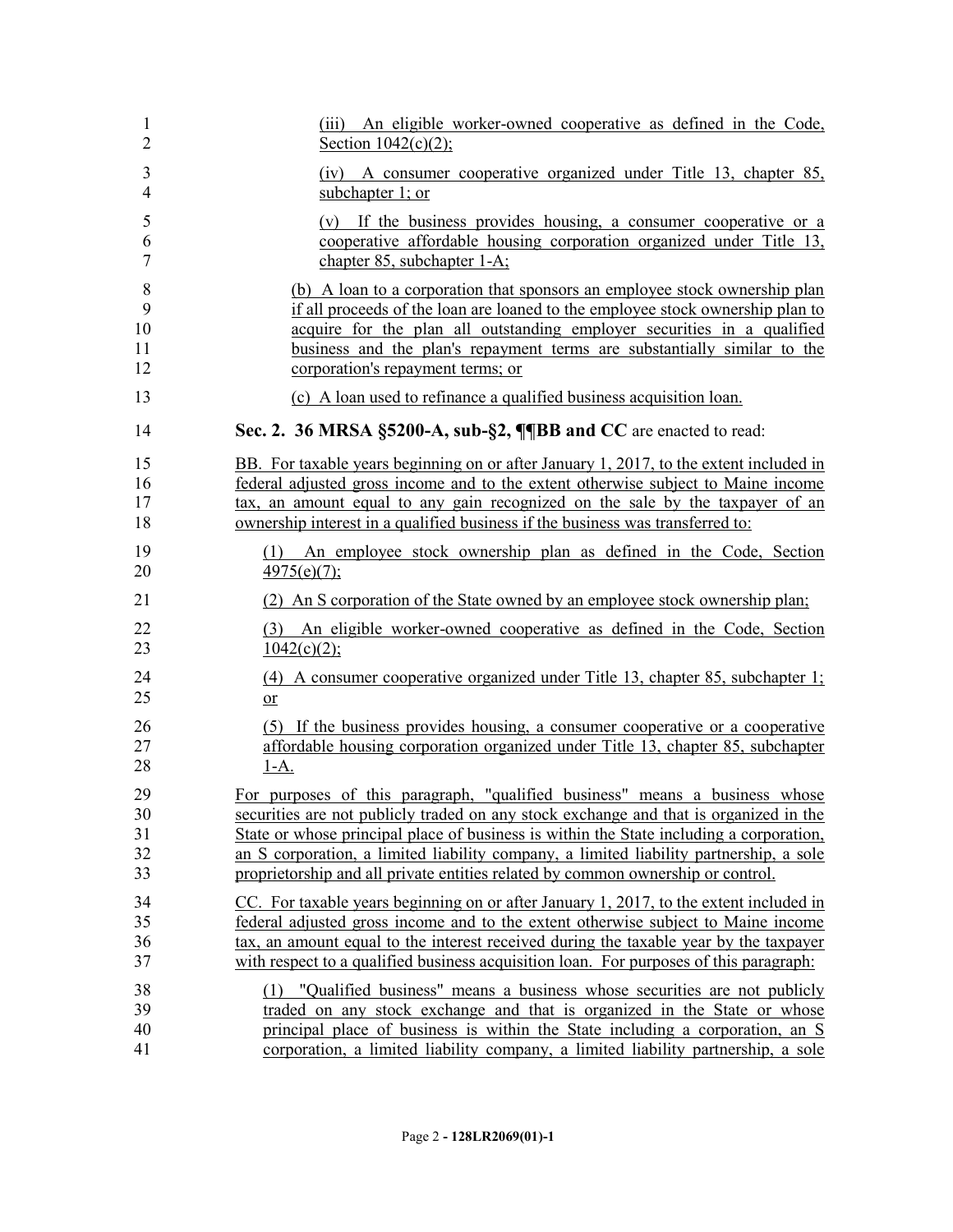| 1              | proprietorship and all private entities related by common ownership or control;              |
|----------------|----------------------------------------------------------------------------------------------|
| $\overline{2}$ | and                                                                                          |
| 3              | (2) "Qualified business acquisition loan," including a loan or part of a series of           |
| $\overline{4}$ | loans, means:                                                                                |
| 5              | (a) A loan of which at least 90% of the proceeds are applied to the                          |
| 6              | acquisition of majority ownership of a qualified business not owned by an                    |
| $\tau$         | entity under subdivisions (i) to (v) and that is given to:                                   |
| 8              | (i) An employee stock ownership plan as defined in the Code, Section                         |
| 9              | $\frac{4975(e)}{7}$ ;                                                                        |
| 10<br>11       | An S corporation of the State owned by an employee stock<br>(11)<br>ownership plan;          |
| 12             | (iii) An eligible worker-owned cooperative as defined in the Code,                           |
| 13             | Section $1042(c)(2)$ ;                                                                       |
| 14             | (iv) A consumer cooperative organized under Title 13, chapter 85,                            |
| 15             | subchapter 1; or                                                                             |
| 16             | (v) If the business provides housing, a consumer cooperative or a                            |
| 17             | cooperative affordable housing corporation organized under Title 13.                         |
| 18             | chapter 85, subchapter 1-A:                                                                  |
| 19             | (b) A loan to a corporation that sponsors an employee stock ownership plan                   |
| 20             | if all proceeds of the loan are loaned to the employee stock ownership plan to               |
| 21             | acquire for the plan all outstanding employer securities in a qualified                      |
| 22             | business and the plan's repayment terms are substantially similar to the                     |
| 23             | corporation's repayment terms; or                                                            |
| 24             | (c) A loan used to refinance a qualified business acquisition loan.                          |
| 25             | Sec. 3. 36 MRSA §5206-D, sub-§13, as amended by PL 1999, c. 414, §43 and                     |
| 26             | affected by §57, is further amended to read:                                                 |
| 27             | 13. Maine net income. "Maine net income" means, for any taxable year, a financial            |
| 28             | institution's net income or loss per books required to be reported pursuant to the laws of   |
| 29             | the United States on Internal Revenue Service Form 1120, 1120S, 1065 or any other            |
| 30             | Internal Revenue Service form used to report net income or loss per books or, in the case    |
| 31             | of an entity with a single owner that may be disregarded as an entity separate from its      |
| 32             | owner pursuant to Internal Revenue Service regulations, the financial institution's net      |
| 33             | income or loss per books determined as if the entity were required to file Internal          |
| 34             | Revenue Service Form 1065, adjusted in accordance with section 5200-A, subsection 2,         |
| 35             | paragraph CC, and apportioned to this State under section 5206-E. In the case of a           |
| 36             | financial institution that is a qualified subchapter S subsidiary as defined by the Code,    |
| 37             | Section 1361, the financial institution's "Maine net income" means a financial institution's |
| 38             | net income or loss per books determined as if the entity were required to file Internal      |
| 39             | Revenue Service Form 1120S and apportioned to this State under section 5206-E.               |
| 40             | To the extent that a financial institution derives income from a unitary business carried on |
| 41             | by 2 or more members of an affiliated group, "Maine net income" is determined by             |